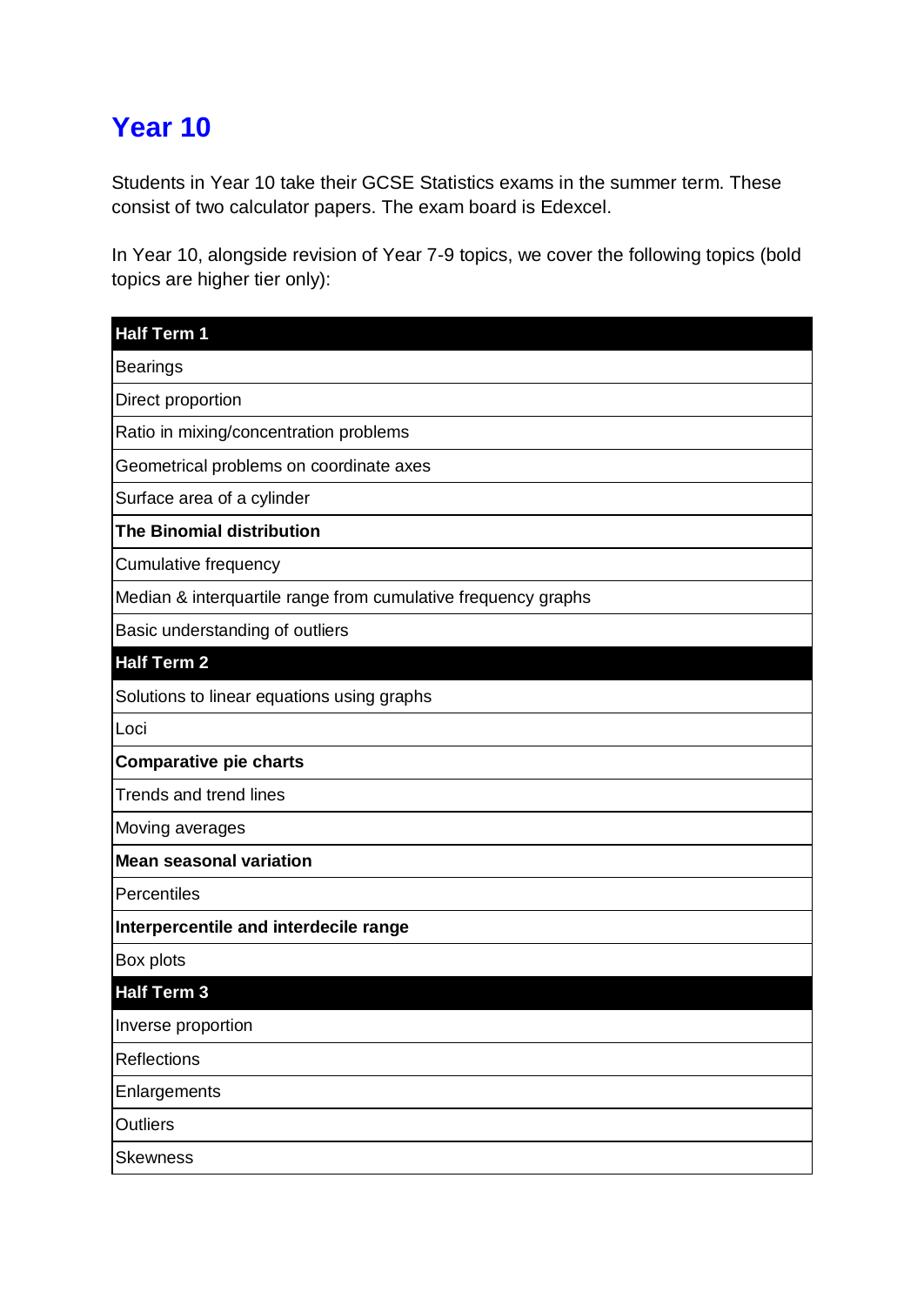Venn diagrams and set notation (e.g. union, intersection)

**Conditional probability**

**The general addition law for dependent events**

The multiplication law for independent events

**Standard deviation**

**Standardising data**

Use appropriate measures of central tendency and spread to compare data sets

**Half Term 4**

Roots, intercepts and turning points of quadratic equations

**Completing the square**

**The quadratic formula**

Approximate solutions to quadratic equations using graphs

**Vectors** 

Congruence proof

**Geometric mean**

**Histograms** 

Spearman's rank correlation coefficient

## **Half Term 5**

Plot and interpret graphs in context

Graphs of kinematics problems

**Interpret the gradient at a point on a curve as the instantaneous rate of change**

**Calculate/estimate gradients of graphs and interpret in context**

**Calculate/estimate areas under graphs and interpret in context**

**Simplifying algebraic fractions**

**Multiplication & division of algebraic fractions**

Consecutive transformations

**Changes and invariance following transformations**

Surface area of cones, spheres & composite solids

**Pearson's product moment correlation coefficient**

**The Normal distribution**

**Use action and warning lines in quality assurance sampling applications**

Revision for GCSE Statistics exam